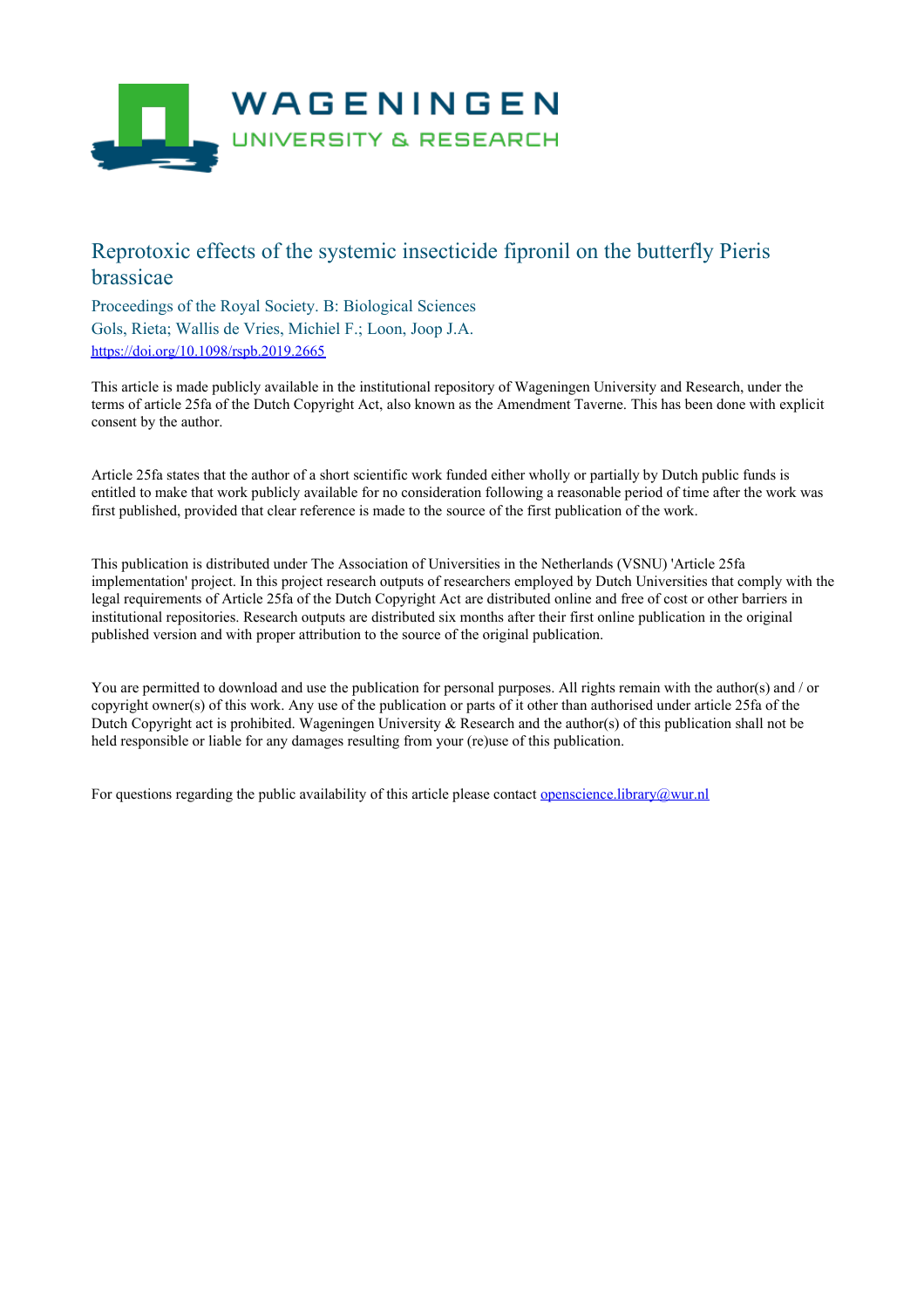# **PROCEEDINGS B**

#### royalsocietypublishing.org/journal/rspb

# Research



Cite this article: Gols R, WallisDeVries MF, van Loon JJA. 2020 Reprotoxic effects of the systemic insecticide fipronil on the butterfly Pieris brassicae. Proc. R. Soc. B 287: 20192665. http://dx.doi.org/10.1098/rspb.2019.2665

Received: 15 November 2019 Accepted: 12 February 2020

Subject Category: Global change and conservation

#### Subject Areas:

behaviour, developmental biology, environmental science

#### Keywords:

insect decline, pesticide, sublethal effects, toxicity

#### Author for correspondence:

Rieta Gols e-mail: [rieta.gols@wur.nl](mailto:rieta.gols@wur.nl)

Electronic supplementary material is available online at [https://doi.org/10.6084/m9.figshare.](https://doi.org/10.6084/m9.figshare.c.4862763) [c.4862763.](https://doi.org/10.6084/m9.figshare.c.4862763)



# Reprotoxic effects of the systemic insecticide fipronil on the butterfly Pieris brassicae

## Rieta Gols<sup>1</sup>, Michiel F. WallisDeVries<sup>2,3</sup> and Joop J. A. van Loon<sup>1</sup>

<sup>1</sup> Laboratory of Entomology, and <sup>2</sup>Plant Ecology and Nature Conservation Group, Wageningen University, Wageningen, The Netherlands

<sup>3</sup>De Vlinderstichting/Dutch Butterfly Conservation, Wageningen, The Netherlands

RG, [0000-0002-6839-8225](http://orcid.org/0000-0002-6839-8225); MFW, [0000-0003-3808-2999](http://orcid.org/0000-0003-3808-2999); JJAvL, [0000-0002-4260-0501](http://orcid.org/0000-0002-4260-0501)

In addition to controlling pest organisms, the systemic neurotoxic pesticide fipronil can also have adverse effects on beneficial insects and other nontarget organisms. Here, we report on the sublethal effects of fipronil on the farmland butterfly Pieris brassicae. Caterpillars were reared on plants that had been grown from seeds coated with fipronil or on leaf discs topically treated with a range of fipronil dosages (1–32 µg  $kg^{-1}$  on dry mass basis). Females that had developed on fipronil plants laid ca half the number of eggs than females that had developed on control plants. In the bioassay with leaf discs, longevity and lifetime egg production declined with increasing fipronil dosage. Remarkably, exposure to fipronil during larval development primarily affected the adult stage. Chemical analyses of leaf tissues collected from seedtreated plants revealed concentrations of fipronil and its degradation products close to the analytical limit of detection (less than or equal to 1  $\mu$ g kg<sup>-1</sup>). The effective dosage was fivefold higher in the leaf-disc than in the whole-plant experiment. In the whole plant, degradation of fipronil to products that are more toxic than fipronil may explain this discrepancy. Neurotoxicity of insecticides at the level of detection decreases the probability of pinpointing insecticides as the causal agent of harmful effects on non-target organisms.

## 1. Introduction

Recent findings regarding declines in the abundance of insects [\[1](#page-7-0)–[4\]](#page-7-0) and insectivorous birds [[5,6\]](#page-7-0) have fuelled the debate about possible driving mechanisms. While there is little disagreement about the importance of agricultural intensification as a major factor causing these declines, there are four main components of this intensification that need to be disentangled [\[7\]](#page-7-0). First, there is the spatial component of habitat loss and fragmentation that restricts the persistence of insect populations (e.g. [8,9](#page-7-0)). The second component is a reduction in quality of remaining habitat through the influence of eutrophication and acidification from chemical fertilisers [[10,11](#page-7-0)]. The third component stems from inappropriate management of potential habitat [\[12](#page-7-0)], which includes the abandonment of marginal lands. And finally, there is the influence of pesticides on survival of non-target insects and other organisms [\[13,14](#page-7-0)].

With respect to pesticides there is great concern regarding the effects of neurotoxic systemic pesticides, in particular neonicotinoids and fipronil [[13,15\]](#page-7-0). Since their first commercial use in the 1990s, neonicotinoids and fipronil have become the most frequently used insecticides globally [\[16](#page-7-0)]. These chemicals are widely used to protect crops against insect herbivory, by spraying or seed treatment resulting in the translocation of the chemicals through the entire plant. Target insects feeding from the treated crop are effectively killed, but negative effects may occur by accumulation of these persistent chemicals in the soil, as well as in ground and surface water [[17,18\]](#page-7-0). Beneficial insects, such as pollinators and biological control agents, can be exposed to these chemicals on treated crop plants and wild and untreated crop plants in adjacent fields as a result of dust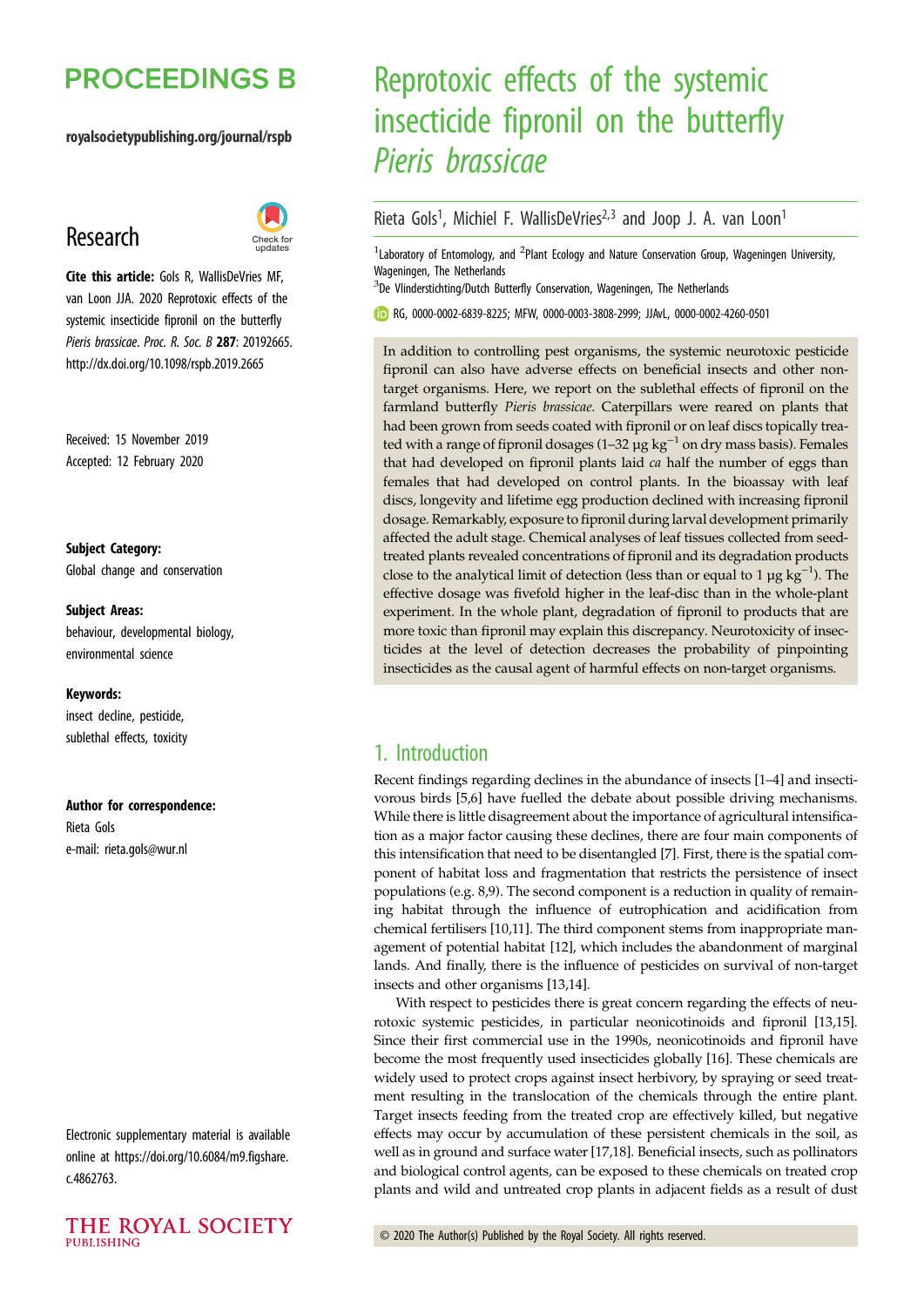2

drifts caused by drilling of chemically coated seeds and the uptake of contaminated drainage water by field margin plants [[17,19](#page-7-0)]. These negative effects are not restricted to invertebrates, but can also affect vertebrates that consume treated seeds/crops or contaminated prey or are exposed following spraying [[14\]](#page-7-0).

Fipronil (5-amino-1-(2,6-dichloro-α,α,α-trifluoro-p-tolyl)-4 trifluoromethylsulfinyl pyrazole-3-carbonitrile) belongs to the phenylpyrazole class of insecticides. This compound and its major metabolite fipronil sulfone, noncompetitively bind to gamma-aminobutyric acid (GABA)-gated chloride channels, thereby blocking the inhibitory action of GABA in the central nervous system [\[20](#page-7-0)]. By contrast, neonicotinoids act selectively on insect nicotinic acetylcholine receptors in the central nervous system [[21,22\]](#page-7-0). At sufficiently high dosages, fipronil leads to excessive neural excitation, paralysis, and death [\[13,16](#page-7-0)]. As the affinity of fipronil for mammalian GABA receptors is much lower than for arthropod GABA receptors, it is used as a broad-spectrum insecticide of agricultural pests of crop plants and in veterinary products against ectoparasites. Its toxicity is substantially more potent than that of other insecticides, e.g. the  $LD_{50}$  for honeybees of fipronil is greater than 6000 times lower than for dichlorodiphenyltrichloroethane (DDT) [\[13](#page-7-0)]. In developed countries the most common application is through prophylactic seed coating, but in developing countries, it is also applied as foliar sprays. Its typical application dosage is about  $50$  g ha<sup> $-1$ </sup> [\[13,23](#page-7-0)].

Most research regarding the impact of systemic pesticides on non-target organisms has focused on neonicotinoids. Increased mortality from neonicotinoids has been repeatedly found as a direct short-term effect, but also through a range of delayed indirect effects, which may be difficult to detect, but could be of a far greater significance [[13,15\]](#page-7-0). Sublethal effects of neonicotinoid exposure, which have been primarily investigated in bees, include impaired reproductive activity and performance [[24](#page-7-0)–[26](#page-7-0)], reduced flight capacity and foraging activity [\[27,28](#page-7-0)], and reduced hygienic behaviour [\[29,30](#page-7-0)]. Moreover, there is mounting evidence on synergistic negative effects of neonicotinoids in combination with other chemical, pathogenic, or nutritional stressors [\[27,31,32](#page-7-0)]. The synthesis of these findings by the European Food and Safety Authority (EFSA) has led to a partial ban on the use of three types of neonicotinoids and fipronil in the European Union [[33,34\]](#page-7-0).

For fipronil, there is also ample evidence of its direct toxicity to both vertebrates and invertebrates [[15\]](#page-7-0). Indeed, it has been postulated that the introduction of fipronil, and not the neonicotinoid imidacloprid, caused the mass mortality of bees in France during the 1990s [[35\]](#page-8-0). Still, the evidence for sublethal effects of fipronil on non-target insects remains scant. Sublethal effects of fipronil have only been found for Odonata, where larval feeding activity and growth was significantly reduced in two Sympetrum species [[36\]](#page-8-0). Here, we report the findings of an experimental study of fipronil exposure at a range of dosages on growth, survival, and reproduction of the insect herbivore and flower visitor, the butterfly Pieris brassicae. Application of fipronil on cabbage seeds is allowed only for the control of cabbage root fly Delia radicum L. (Diptera: Anthomyiidae) in The Netherlands, designating P. brassicae a non-target organism. Pieris brassicae has been reported as a pest on brassicaceous crops in the Mediterranean area and eastern Europe [\[37,38](#page-8-0)]. We raised and studied caterpillars in two experimental settings. In the first, we followed larval development until adult emergence on Brassica oleracea

(Brussels sprouts) host plants grown from seeds that were either untreated or treated with fipronil against cabbage root fly, Delia radicum. In the second experiment, we subjected the caterpillars to a range of fipronil dosages topically applied to cabbage leaf discs. After emergence of the butterflies, both adult longevity and lifetime egg production were determined in both experiments. Based on an earlier experience, where two of our P. brassicae rearing populations crashed after successful larval development on Brassica plants grown from fipronil-coated seeds, we anticipated delayed detrimental effects of fipronil on reproductive performance.

## 2. Material and methods

#### (a) Insects and plants

Pieris brassicae L. (Lepidoptera: Pieridae) is a specialist herbivore of which the caterpillars feed on plants containing glucosinolates, a group of secondary plant metabolites that is restricted to plant species in a few families including Brassicaceae. This plant family contains the majority of the herbivore's food plant species including cabbage and oil seed crops. As P. brassicae caterpillars feed gregariously and later instars feed voraciously, they are considered an important pest species of cabbage crops in some regions. After adult eclosion, females have to mate in order to lay viable eggs. Following egg maturation and mating, females usually initiate egg laying within 3 days after adult eclosion. Females lay their eggs in batches of on average 30 eggs, but batches greater than 100 eggs are produced as well. Virgin butterflies lay unviable eggs in much smaller numbers and a scattered distribution. The larvae go through five instars before they pupate usually in a secluded area away from the plant.

Pieris brassicae used in the experiments originated from cabbage fields near Wageningen University and caterpillars were reared on Brussels sprouts plants (Brassica oleracea, var. gemmifera, cv. Cyrus (seeds were purchased from Syngenta, Enkhuizen, The Netherlands). Insects were reared in a climate-controlled room at  $21 \pm 2$ °C, a light-dark regime of 16:8 h, and 60–70% relative humidity (r.h.). Plants used for insect rearing and the leaf-disc experiment (see below) were grown from untreated seeds at the Unifarm greenhouse facilities at Wageningen University and were four to 6 weeks old. Neonate caterpillars used in the experiment were obtained from the general rearing.

### (b) Fipronil from coated seeds (whole plants)

Fipronil-treated and untreated seeds (both from Syngenta) were germinatedin moist peat soil and seedlings were transferred to 2.5 l pots filled with potting soil (Lentse potgrond #4, Lent, The Netherlands). Plants, 20 of each of the two treatments, were randomly distributed in a greenhouse set at  $21 \pm 2^{\circ}\text{C}$ , 50–70% r.h., and a photoperiod of at least 16 h. If the light conditions dropped below 500 µmol photons m<sup>-2</sup> s<sup>-1</sup> during the photoperiod, light was supplemented by highpressure SON-T lamps. When plants were 3 weeks old, nutrients were added once by administering approximately 4 g Floranid Permanent (NPK 16-7-15(+2)) granules to the soil.

When the plants were 6 weeks old, neonate P. brassicae caterpillars were introduced onto the plants (five caterpillars per plant, 20 plants grown from untreated seeds, 19 plants from treated seeds). One of the seed-treated plants that did not develop normally was discarded. Caterpillars were allowed to move and feed freely on their assigned food plant. When food is not limiting, P. brassicae caterpillars do not leave their food plant until the final fifth instar and, therefore, do not need to be confined until this point. When caterpillars reached the fifth instar before they started to wander, plants with caterpillars were enclosed using netted sleeves (48 × 60 cm, 104 × 94 mesh inch−<sup>2</sup> , Bugdorm, Taiwan) supported by a wooden stick, to prevent final instar caterpillars from escaping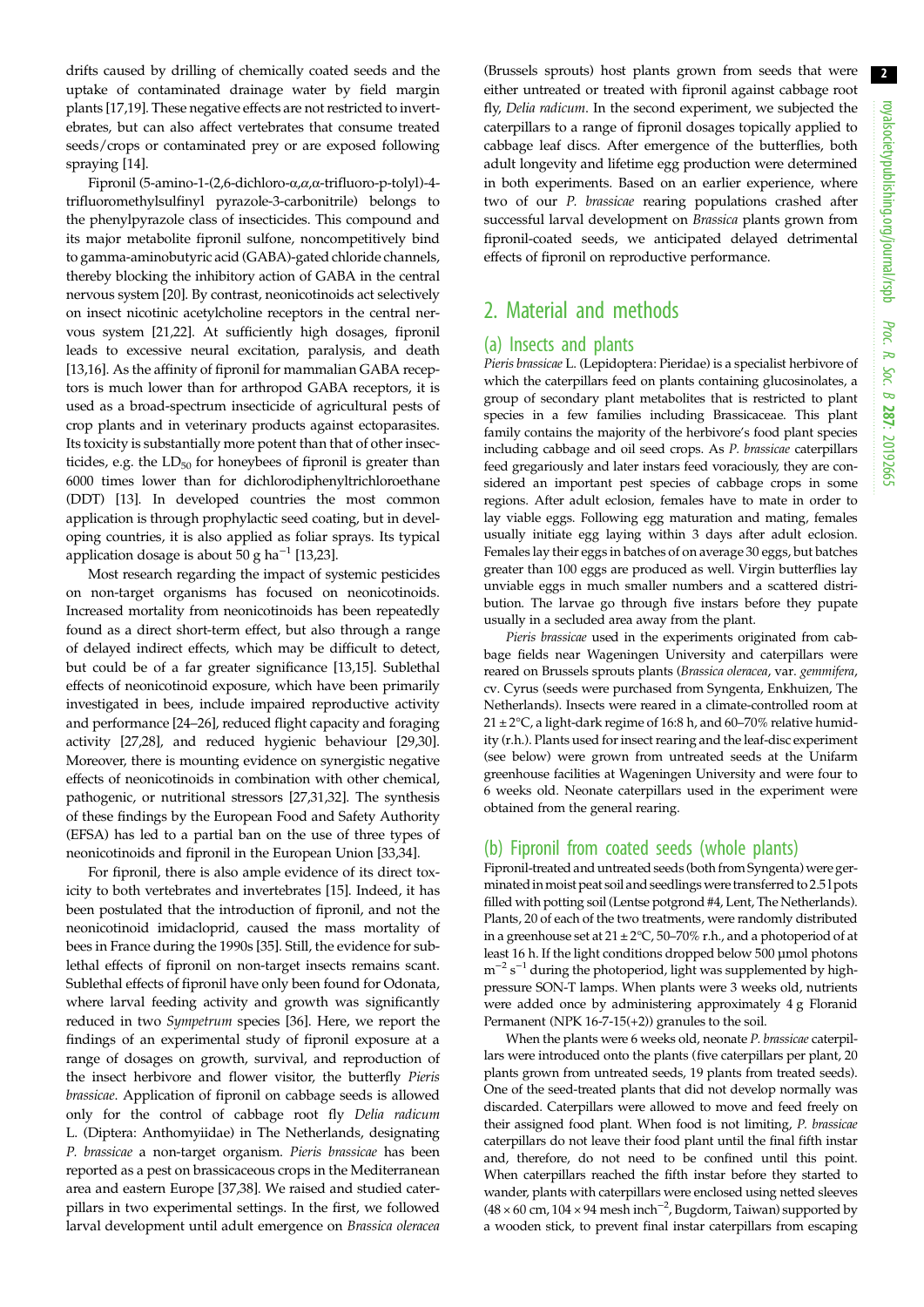when searching for pupation sites. Plants were watered regularly according to their needs. Pupae were collected and weighed on an analytical balance to the nearest mg. Pupae that had developed on the same individual plant, which is considered a replicate, were maintained together in a 10 cm Petri dish lined with filter paper. Pupae were transferred to netted cages  $(40 \times 40 \times 60 \text{ cm},$  Vermandel, Hulst, The Netherlands) separated according to dish, a few days before expected adult eclosion. When all adults had eclosed, one male and one female were selected, whereas the other butterflies were removed from the cages. Females were discarded, whereas surplus males were maintained together in two cages, one with control males and one with males reared on fipronil plants. These males were used to replace males that died (described below). One replicate of control and two replicates of fipronil-treated caterpillars only produced male butterflies reducing the final number of females, of which lifetime egg production was recorded, to 19 control and 17 fipronil-exposed individuals.

Adult butterflies were provided with 10% sugar water administered to cotton wool in blue caps, which attract the butterflies to feed. In each cagewith a female butterfly, a single 4-week-old plant grown from an untreated seed was added as an oviposition substrate. Plants were checked daily for eggs. Leaves with eggs were removed, or whole plants were replaced by new ones. Females that had not produced eggs within 4 days since adult eclosion were provided with a new male collected from the cage with surplus males. This was repeated one more time if necessary. Mortality of both males and females was recorded and dead males were replaced by males from the surplus-male cages. Females of P. brassicae can mate more than once. The experiment was ended at day 24 posteclosion when most females had died and females that were still alive produced no or very few eggs. All eggs were counted. Viability of the eggs was checked on leaves with eggs that were collected on the 2nd or 3rd day since initiation of egg laying. Usually, neonate caterpillars hatch from eggs within 4–5 days under the conditions of the experiment. Leaves were maintained in Petri dishes for a maximum of 7 days. If the larvae did not hatch within this period, checking of egg viability was continued two more times on consecutive leaves with eggs. The experimental design is summarized in electronic supplementary material, table S1.

#### (c) Fipronil applied to leaf discs

Ten mg of fipronil (CAS no. 1200068-37-3; Sigma-Aldrich, The Netherlands) was dissolved in 100% ethanol and subsequently diluted in tap water in a stepwise manner to obtain concentrations of 48, 24, 12, 6, 3, and 1.5 fipronil ng ml<sup>-1</sup>, respectively. The tap water used for preparation of the fipronil solutions contained 2% Tween 80 to lower the surface tension, improving distribution of the solution on the waxy surface of the cabbage leaves. The Tween 80 solution was applied as a control treatment. A volume of 2.12 µl test solution was applied per cm<sup>2</sup> of cabbage leaf. Leaf discs taken from plants grown from untreated seeds were either 2.4 (used for first to third instar caterpillars) or 7 cm (used for fourth and fifth instar caterpillars) in diameter. Solutions were distributed evenly over the leaf surface using a fine paint brush and discs were left to dry for about 30 min before they were placed in the Petri dishes with the caterpillars. To determine leaf tissue dry mass (DM) equivalents of the treatment dosages, 20 7 cm diameter discs were dried in an oven for 3 days at 60 $^{\circ}$ C and weighed (mean DM ± s.e.: 3.2 ± 0.2 mg cm<sup>-2</sup>). The estimated concentrations applied per  $cm<sup>2</sup>$  were divided by the mean DM to obtain proximate DM equivalents of 1.0, 2.0, 4.0, 8.0, 16.1, and 32.2 µg fipronil kg−<sup>1</sup> leaf tissue (DM), respectively.

Each concentration was tested in 10 replications in 10 cm glass Petri dishes. Each dish lined with moist filter paper initially contained two 2.4 cm leaf discs and 10 neonate caterpillars. Leaf discs and filter paper were replaced every other day during the first 8 days and the number of discs was gradually increased up to six small leaf discs according to the feeding needs of the caterpillars. At day 9, when most caterpillars had reached the fourth instar, the number of caterpillars was reduced to five per dish, by randomly selecting and removing caterpillars. Caterpillars were transferred to larger 13.5 cm dishes and freshly prepared leaf discs were now added daily. The number of discs was gradually increased to three 7 cm discs per dish until the caterpillars pupated. Dead caterpillars were removed and recorded throughout the experiment. One dish of the lowest fipronil concentration was discarded when all caterpillars had died on day 6 due to pathogen infection. This dish was not further considered in the data analysis as larval mortality in all other treatments was low (less than 10%). Pupae were weighed to the nearest mg and were maintained in 10 cm Petri dishes. A few days before expected adult eclosion all pupae exposed to the same fipronil concentration were placed together in netted cages  $(40 \times 40 \times 60 \text{ cm})$ . Five times six butterflies, three females and three males, were randomly selected from a treatment group and transferred to new cages with a cabbage plant and 10% sugar water. Of the 4 µg  $kg^{-1}$  concentration only 2 cages were prepared, due to insufficient number of females. The plants were replaced by new ones every 4 days until day 12 and then every 2 days until day 35 when most females had died and only few eggs were laid by the females that were still alive. All eggs were counted. Dead butterflies were removed and recorded in both the oviposition cages and the cages with the remaining butterflies that were not released in the oviposition cages.

#### (d) Fipronil analyses

Leaf tissues were sampled from control plants and plants grown from fipronil-treated seed used in the whole-plant bioassay. Plants were sampled when the caterpillars had pupated and, at this point, were approximately 8 weeks old. All mature, green leaves were collected from five plants of each treatment. Tissues were frozen and stored at −20°C until they were dried for 3 days using a freeze drier (CHRIST ALPHA1-4 LDplus, Martin Christ Gefriertrocknungsanlagen GmbH, Germany). Leaf discs treated similarly as in the leaf disc bioassay were also chemically analysed. Seven cm leaf discs were each treated with the approximated dosage of 16.1 µg fipronil kg−<sup>1</sup> . There were three samples of fipronil-treated discs and three samples of control discs which were treated with water only containing 2% Tween 80. Each sample consisted of 21– 22 leaf discs. Solutions were distributed evenly over the leaf surface using a fine paint brush and discs were left to dry for about 30 min. Samples were placed in an oven and dried for 48 h at 60°C and weighed. All samples (freeze-dried and oven-dried) were pulverized using a grinder (Cyclotec 1093 Sample Mill, Foss-Tecator AB, Sweden). In addition to leaf tissues, fipronil concentrations were also measured in two seed samples (1 g each).

The samples were analysed at the Wageningen Food Safety Research facilities. One gram of leaf disc material was weighed in a 50 ml Greiner tube (Greiner Bio-One B.V., Alphen a/d Rijn, The Netherlands), and 7.5 ml of acetonitril (Biosolve HPLC Supra Gradient) containing 1% formic acid (Sigma-Aldrich 25,736-4) was added. After thorough mixing (head over head) for 30 min, the resulting solution was centrifuged for 15 min at 3500 rpm (VWR Microstar 17). Finally, 500 µl of the clear supernatant was transferred to an liquid chromatography with tandem mass spectrometry (LC-MSMS) filter vial (mini-uniprep polytetrafluoroethylene (PTFE) filter vial (0.45 µm; Whatman, Maidstone, UK). Seed material was treated accordingly with an additional sample pre-treatment: the seed material was measured both 'as is' and after homogenizing with an Ultra-Turrax.

Quantification of fipronil, and the metabolites fipronilsulfone, fipronil-sulfide, fipronil-desulfinyl, and fipronil-carboxamide was performed by LC-MSMS. The calibration curves of each component were linear in the range from 0.1 to 50 ng ml<sup>-1</sup> (see electronic supplementary material, figure S2). The identity of the compounds was confirmed by retention time and MSMS ratio. Quantitation was performed against solvent standards with good results. Quality control (QC) samples showed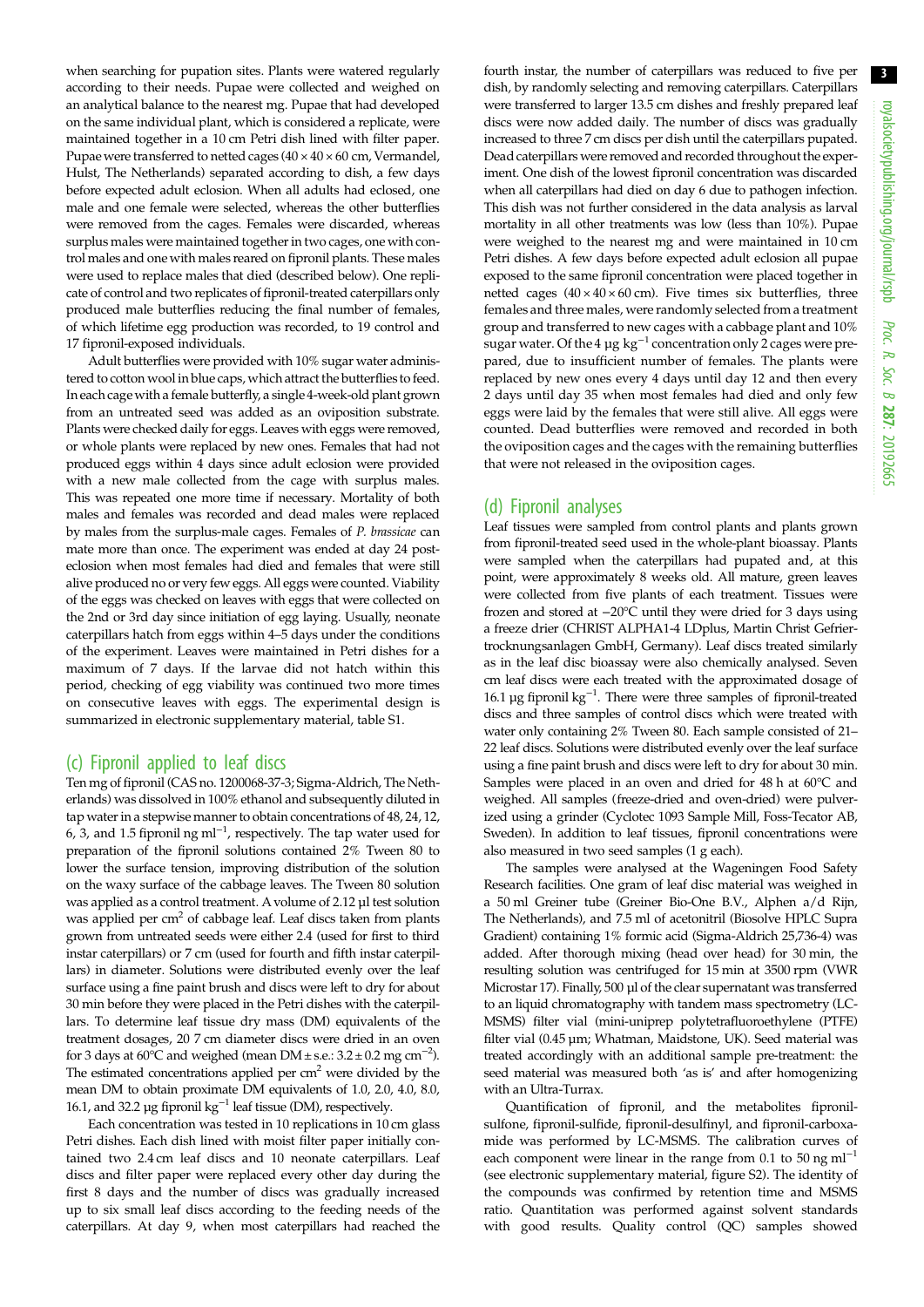4

acceptable recoveries for all compounds: fipronil 76–84%, fipronilsulfon 74–91%, fipronil-sulfide 77–95%, fipronil-desulfinyl 78–91%, and fipronil-carboxamide 77–96%. The average relative standard deviation for all compounds ranged from 3.9% to 9.5%. The limits of detection of the five compounds were: fipronil-sulfide and fipronil-desulfinyl 1  $\mu$ g kg $^{-1}$ ; fipronil and fipronil-carboxamide 0.7 µg kg $^{-1}$ ; fipronil-sulfon 0.5 µg kg $^{-1}$ , respectively.

All identification and QC parameters complied to SANTE/ 11813/2017, guidance document on analytical quality control and method validation procedures for pesticide residues and analysis in food and feed. If needed the sample extracts were diluted with acetonitril containing 1% formic acid. This was the case with both seed material samples.

#### (e) Data processing and statistical analysis

Whole plant experiment—Survival of the larvae, which was determined as the recovery of pupae out of the five neonate caterpillars that were initially introduced on the plants, was analysed using a generalized linear model with a binomial error distribution and a logit-link function. Plant treatment (control or seed-treated) was the explanatory variable in the analysis. Pupal masses were analysed with a general linear mixed model with plant treatment as the main factor and plant individual as a random factor (up to five pupae had developed on the same plant individual). Development times from egg hatching to adult eclosion on treated and control plants were compared using Kaplan–Meier survival analysis (log-rank test) with four groups (two sexes times two plant treatments). If the test results were significant, survival curves were analysed pair-wise using a Bonferroni correction for inflated type I errors (adjusted  $\alpha$  = 0.008). Longevity of the females on control and treated plants was also compared using Kaplan–Meier survival analysis. Lifetime reproduction was analysed with a general linear model analysis of variance with plant treatment as the main factor.

Dish experiment—Larval survival until day 8 (out of 10 caterpillars per dish) and survival from day 8 until pupation (out of 5 caterpillars per dish) was analysed using generalized linear models with a binomial error distribution and a logit-link function. Fipronil concentration (7 levels) was entered as the explanatory variable and dishes served as experimental units. Adult survival was analysed using Kaplan–Meier survival analysis combining survival of butterflies in the oviposition cages and the collection cage. If the test results were significant, survival curves were analysed pair-wise using a Bonferroni correction for inflated type I errors (adjusted  $\alpha$  = 0.0023). To obtain lifetime egg production per female, egg numbers were summated per cage and divided by three as each oviposition cage originally contained three females. Egg production did not differ for females reared on discs containing less than or equal to 4 μg fipronil kg<sup>-1</sup> (general linear-model analyses of variance:  $F_{1,15} = 0.10$ ,  $p = 0.76$ ). The overall mean egg production by these females was  $703 \pm 31$  eggs per female which was consequently considered as lifetime egg production by females that were not affected by fipronil. To construct a sigmoidal relationship, we used logistic regression. Here, the response variable was the relative performance, i.e. egg production divided by 703. If egg production was higher than 703, the relative performance was set at 1. The approximated fipronil concentration  $(\mu g kg^{-1})$ was the explanatory variable in the model.

Kaplan–Meier survival analyses and logistic regression were conducted using Genstat 19, whereas the other analyses were performed using SAS 9.4.

## 3. Results

## (a) Fipronil from coated seeds (whole plants)

The percentage of pupae that developed out of the five neonate caterpillars that were initially released on each plant was lower



**Figure 1.** Cumulative egg production (mean  $\pm$  s.e.) of female *Pieris brassicae* butterflies that had developed on control plants (blue diamonds,  $n = 19$ ) and fipronil-treated plants (orange circles,  $n = 17$ ). Egg production on fipronil-treated plants is also given excluding unviable eggs (dark grey squares,  $n = 17$ ). Production of unviable eggs was negligible in control butterflies. (Online version in colour.)

on plants grown from treated  $(81 \pm 4\%)$  than from untreated seeds (93 ± 2%) (GLM;  $F_{1,37} = 1.15$ ,  $p = 0.011$ ). However, pupal masses did not differ between the two plant treatments (residual maximum likelihood (REML);  $F_{1,36.5} = 0.15$ ,  $p = 0.70$ ). The average pupal mass (mean  $\pm$  s.e.) was  $424 \pm 3$  and  $426 \pm$ 4 mg on fipronil and control plants, respectively. All pupae eclosed as adult butterflies, except for one pupa from the fipronil plants. Development time from larval hatching to adult eclosion was marginally affected by plant treatment (Kaplan– Meier survival, log-rank test;  $\chi^2$  = 9.15, d.f. = 3, p = 0.027), but, after Bonferroni correction, pair-wise comparisons were not significant. Longevity of the adult females was not affected by plant treatment  $(\chi^2 = 0.002, d.f. = 1, p = 0.96)$ . However, lifetime egg production was significantly lower on fipronil than on control plants (GLM;  $F_{1,34}$  = 16.7,  $p$  < 0.001, figure 1). Females from fipronil plants laid less than half (45.0%) the number of eggs than females from control plants. Egg viability of fipronil butterflies was strongly reduced. Control females  $(n = 19)$ produced in total 15 393 eggs with viability close to 100%, whereas five out of the 17 females that had developed on fipronil plants did not produce any viable eggs. These five females produced 1383 out of the 6191 eggs laid in total, thereby reducing fitness of the fipronil-grown butterflies by an additional 22%. Moreover, more than 3100 eggs were produced by only three of the 17 females.

#### (b) Fipronil applied to leaf discs

Larval survival until day 9, when most caterpillars had developed into the fourth instar was not affected by fipronil (GLM  $F_{1.67}$  = 3.20,  $p$  = 0.078). Mortality varied between 0% in the control and 10% at the highest concentration of 32  $\mu$ g kg<sup>-1</sup> DM. Mortality from day 9 to pupation was not affected by fipronil (GLM  $F_{1.67}$  = 0.67, p = 0.42). Approximately 90% of the caterpillars still alive at day 9 pupated successfully, irrespective of the fipronil dosage to which they had been exposed.

Out of the 313 pupae collected, 310 pupae eclosed as adults within 3 days. Pupal masses were similar irrespective of the fipronil concentration to which the larvae had been exposed (REML:  $F_{1,9.1} = 1.48$ ,  $p = 0.28$ ). The average pupal mass was  $297 \pm 2$  mg. Adult longevity was significantly lower at higher fipronil dosages (Kaplan–Meier survival, log-rank test,  $\chi^2$  = 490,  $p$  < 0.001; [figure 2](#page-5-0)). There was no difference in survival rates between males and females ( $\chi^2$  = 0.033,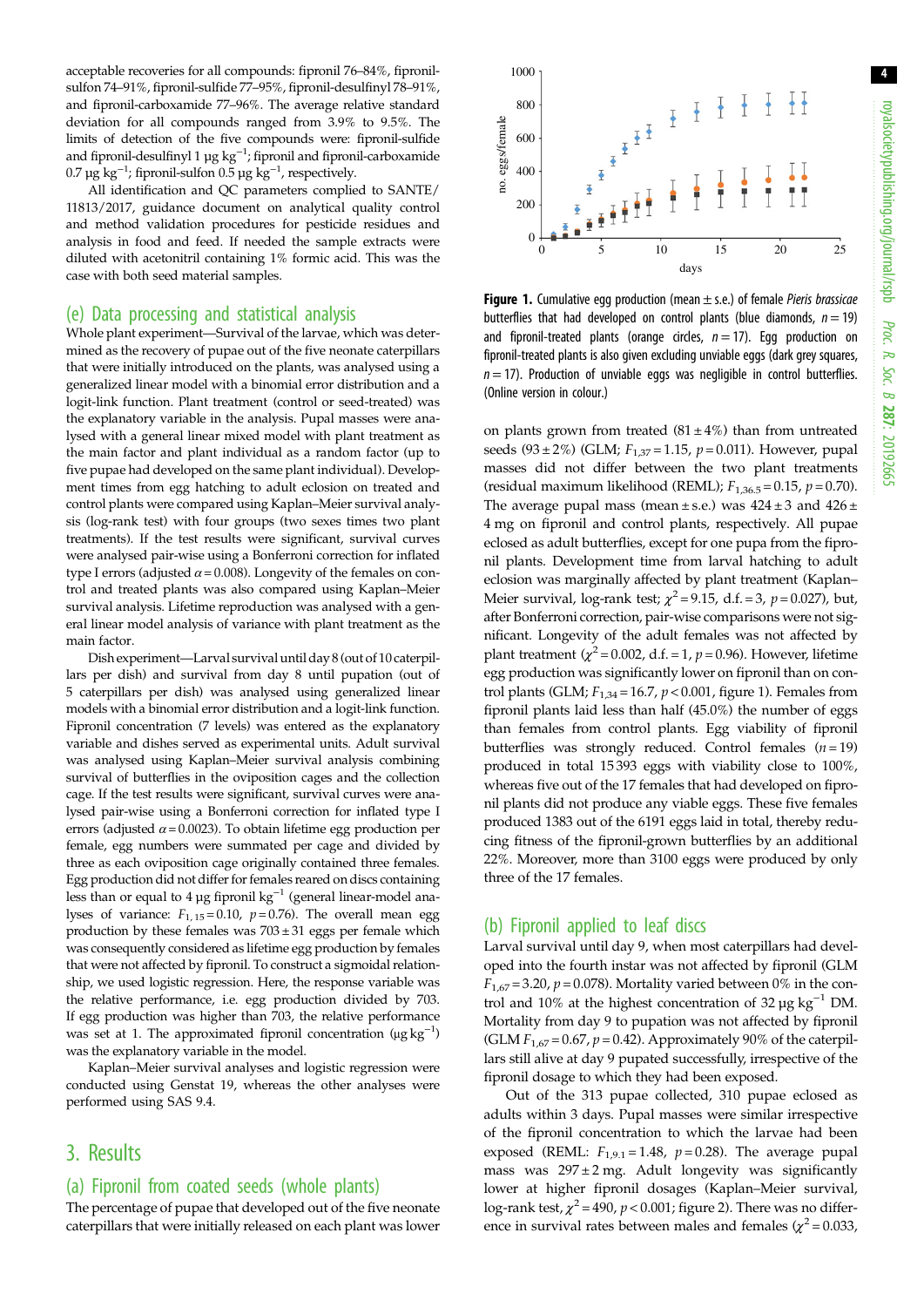5

<span id="page-5-0"></span>

Figure 2. Survival curves of Pieris brassicae butterflies (males and females combined) that had been reared in Petri dishes on leaf discs treated with fipronil (0–32 µg kg<sup>-1</sup> DM). Survival curves with the same letter are not significantly different (Kaplan–Meier log-rank test,  $\alpha$  = 0.0023). Open circles denote censored individuals. (Online version in colour.)



Figure 3. Relative reproductive performance of Pieris brassicae female butterflies that had been reared in Petri dishes on leaf discs treated with fipronil (0–32 µg kg<sup>-1</sup> DM). Each point in the graph denotes the average lifetime egg production of three females that were placed together in an oviposition cage relative to the average lifetime egg production of females that were not affected by fipronil, which was estimated to be  $703 \pm 31$  eggs per female. There were five cages per concentration, except for the 4  $\mu$ g kg<sup>-1</sup> DM dosage, which had only two replicates. The red line gives the fitted relationship between the relative reproductive performance and the fipronil dosage  $(ln (y/(1 - y)) = 3.228 - 0.2849x$ , see text for statistics). (Online version in colour.)

d.f.= 1,  $p = 0.85$ ). Adults exposed to the highest concentration all died within 9 days since eclosion, whereas some of the adults at fipronil concentrations of 2  $\mu$ g kg<sup>-1</sup> or lower were still alive at day 35 when the experiment was ended. Longevity of butterflies exposed to dosages of 2 µg  $kg^{-1}$  or lower did not differ from control butterflies (figure 2). Lifetime egg production decreased significantly with fipronil concentration  $(x^2 = 154, d.f. = 30, p < 0.001, figure 3)$ , with no eggs being produced at the highest concentration of 32  $\mu$ g kg<sup>-1</sup>.

#### (c) Fipronil analyses

The seeds used in the experiments contained 33% of the original fipronil content according to the product information of the manufacturer. Fipronil-coated seeds are not commercially available anymore. Therefore, we relied on a stock of seeds that was kept in a storage room at 13°C at 30% r.h. in the dark. Long-term storage may have resulted in the degradation of fipronil in these seeds. Concentrations of fipronil calculated based on the concentration in a solvent-wash of intact fipronilcoated seeds were higher than in homogenized seeds which confirms that fipronil is primarily present in the seed coating. In plants grown from these seeds, only trace amounts of fipronil were found in leaf tissues harvested when the caterpillars had completed their development. Fipronil can be converted through photolysis into fipronil-desulfinyl, through oxidation into fipronil sulfone, through reduction into fipronil sulfide, and through hydrolysis into fipronil-carboxamide [[39\]](#page-8-0). Fipronil in the seeds was relatively stable; only very low concentrations of the degradation products fipronil-sulfon (2.3% of total) and fipronil-carboxamide (0.06% of total) were found in the seeds [\(table 1\)](#page-6-0). By contrast, degradation products in leaf tissues contributed significantly to the total amount, 26 and 38% for fipronil-sulfon and fipronil-carboxamide, respectively. No fipronil or metabolites were detected in leaf tissues collected from control plants. Fipronil was also measured in leaf discs topically treated with fipronil. Leaf discs were similarly prepared as the discs prepared for the bioassays. Based on the DM of the leaf discs and the dosage applied to the discs that were chemically analysed, the calculated fipronil concentration in the leaf discs was  $17.9 \pm 0.2$ (mean ± s.e.)  $\mu$ g kg<sup>-1</sup> DM leaf tissue. The measured concentration was  $18.8 \pm 1.6$  µg kg<sup>-1</sup> leaf tissue. This 5% difference could be caused by measuring inaccuracy when preparing stock solution and volumetric variation in the dilution steps of the treatment solution. No metabolites of fipronil were detected 24 h after surface application on leaf discs.

### 4. Discussion

Acute lethal effects of the systemic neurotoxic insecticides fipronil and neonicotinoids are well documented [\[13](#page-7-0),[15](#page-7-0)]. Sublethal effects, such as changes in foraging and reproductive behaviour and performance are less well investigated and are primarily studied for neonicotinoids in bees [[13,15](#page-7-0)]. We found that reproductive performance of adult butterflies of P. brassicae that had fed as larvae on cabbage plants grown from fipronil-treated seeds was seriously impaired. The females that had developed on fipronil plants laid approximately 55% fewer eggs than females that had developed on control plants. This reduced oviposition was not caused by a reduction in longevity. Remarkably, exposure to fipronil during larval development primarily affected the adult stage. In the disc bioassay using a range of fipronil dosages, we found that longevity and lifetime egg production declined with increasing fipronil dosage.

The concentrations of fipronil and its degradation products in cabbage leaves collected from the experimental plants grown from fipronil-coated seeds were extremely low, i.e. close to or below the limit of detection (i.e. less than or equal to 1 µg kg−<sup>1</sup> ). Similar patterns were found in maize plants grown from seeds treated with fipronil [\[40](#page-8-0)]. In general, approximately 5% of the fipronil in the seed coating is taken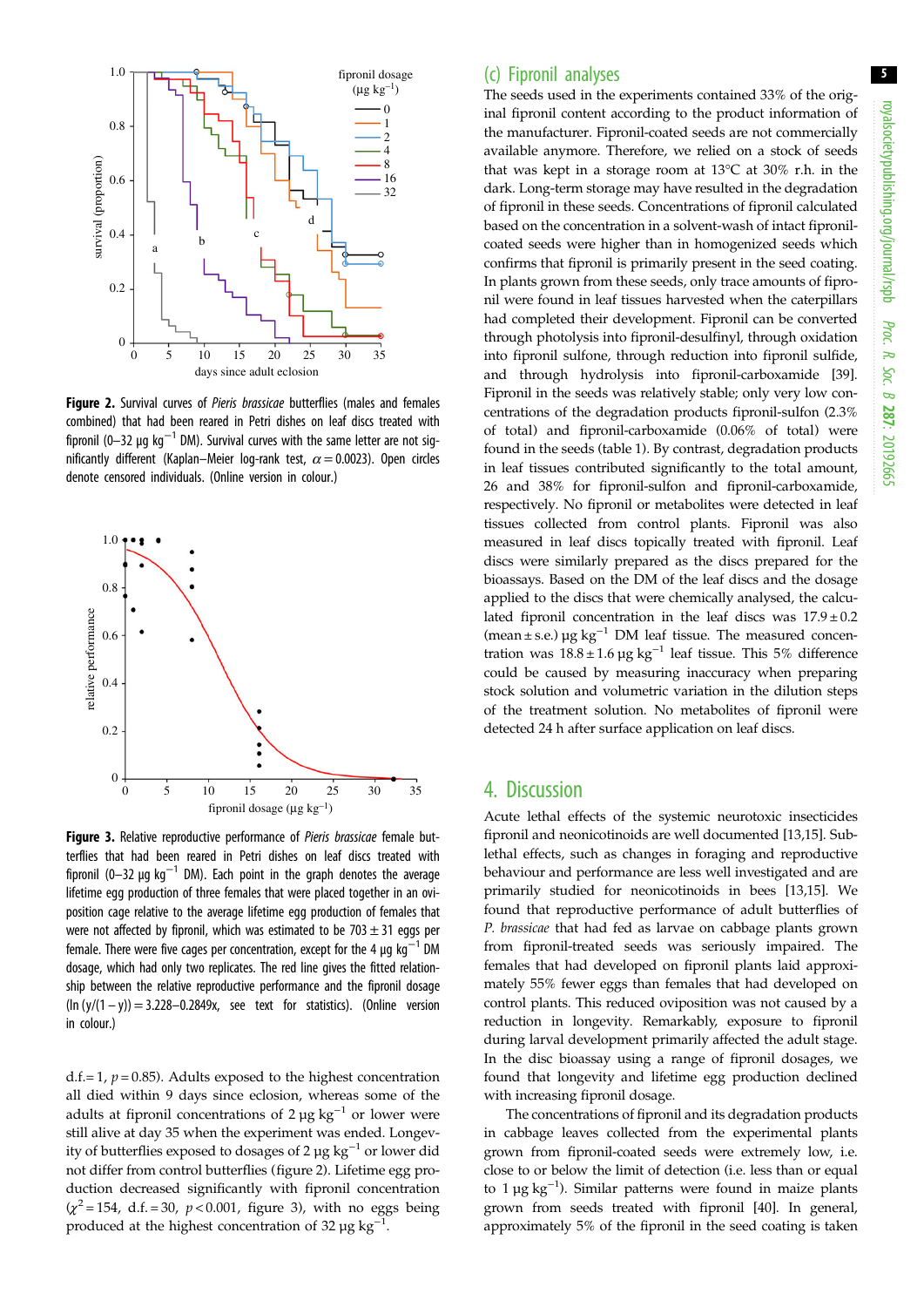<span id="page-6-0"></span>

|                          | per seed  | fipronil          | fipronil-sulfon     | fipronil-sulfide | fipronil-desulfinyl | fipronil-carboxamide     |
|--------------------------|-----------|-------------------|---------------------|------------------|---------------------|--------------------------|
| tissue                   | $(\mu q)$ | $(mq kq^{-1})$    | $(mq kq^-')$        | $(mq kq^-')$     | $(mg kg^{-1})$      | $(mq kq$ <sup>-'</sup> ) |
| commercial dose in seeds | 125       | 24 644            |                     |                  |                     |                          |
| exp. seeds (wash)        |           | 8385              | 199                 |                  | 0.43                |                          |
| exp. seeds (homogenized) |           | 8039              | 207                 |                  | 0.41                |                          |
| exp. leaf tissues        |           | ) 00094 + 0 00011 | $0.00066 + 0.00009$ |                  | 001 - 0             | $0.00096 + 0.00011$      |

up by the plants and this can be enhanced using polymers [\[16](#page-7-0)]. The egg production of females on fipronil-plants relative to egg production on control plants was 0.44. Using the parameter estimates of the regression model shown in [figure 3,](#page-5-0) the concentration of fipronil in the leaf-disc experiment causing a relative performance of 0.44 was 12.2 µg kg<sup>-1</sup> (equivalent to 1.22  $\mu$ g kg<sup>-1</sup> on leaf fresh mass basis, based on an estimated 10% dry matter content of the leaves). This concentration is fivefold higher than that measured in leaf tissues that were collected after larvae had stopped feeding from plants grown from fipronil-coated seeds, taking fipronil and two metabolites into account. The difference in effective concentration could be explained by dilution of fipronil as a result of plant growth suggesting that the caterpillars were exposed to decreasing concentrations of fipronil during larval development. Few studies have estimated half-life values  $(t_{1/2})$  of fipronil in plant tissues. For cotton  $t_{1/2}$  varied between 2.4 and 7.3 days and for water hyacinth between 5.3 and 7.6. In both plant species, this was largely caused by oxidation [\[41](#page-8-0)–[43](#page-8-0)]. An alternative explanation is that degradation of fipronil, including oxidation, resulted in the production of metabolites that are more toxic than fipronil itself, e.g. the desulfinyl derivative that is a more potent neurotoxin to the housefly Musca domestica L. than the parent compound [\[44\]](#page-8-0). In our study, two metabolites were detected in cabbage plant tissues, fipronilsulfon through oxidation and fipronil-carboxamide through hydrolysis, and these represented 26 and 38% of the total content of fipronil metabolites. These metabolites might be more toxic than fipronil which could further explain the difference in effective concentration between leaf disc and whole-plant assays. Recently, fipronil has been suggested as a more likely suspect than the neonicotinoid imidacloprid in causing the mass mortality of French honeybees when these insecticides were first introduced [\[35](#page-8-0)]. This was based on the fact that fipronil, by contrast with imidacloprid, is bioaccumulating in honeybees even at trace dosages resulting in time-reinforced lethal toxicity [\[35](#page-8-0)]. If this also occurs in P. brassicae caterpillars, time-reinforced lethal toxicity may explain the similar behavioural responses of the butterflies when reared on seedtreated plants on which the fipronil concentrations declined over time and when reared on leaf discs with a constant concentration of fipronil.

Interestingly, feeding on fipronil-treated leaves (whole plant and leaf discs) did not significantly or only marginally affect larval development, pupation, pupal biomass, or adult eclosion. Clearly, the dosages applied here only affected the physiology and behaviour of P. brassicae at the adult stage. These results contrast with those found for the neonicotinoid imidacloprid [[45\]](#page-8-0). Exposure to sublethal concentrations of imidacloprid decreased development time and reduced pupal mass [[45](#page-8-0)]. Longevity and lifetime egg production of

the adult females declined with increasing fipronil dosage. Although we did not quantify this, butterflies that had been exposed to fipronil were observed to be less active and less motivated to mate. In the whole-plant bioassay, we replaced males when females produced no offspring within 4 days since adult eclosion. All control butterflies initiated egg laying within 3 days, whereas this was the case for 7 out of the 17 females in the fipronil-exposed group. Moreover, whereas all control females produced viable offspring, five (29%) of the fipronil females did not. Pieris brassicae females that are not mated can produce low numbers of inviable eggs. Thus, reduced offspring production can partially be explained by inactivity, of which refraining to mate is an essential one. However, some females did produce viable eggs, albeit in lower numbers than females in the control group. This suggests that the effects of fipronil are not only behavioural, affecting neurological processes, but also physiological, affecting egg and or sperm production. The latter is likely to happen during larval development, when most of the resources for somatic and reproductive tissues for the adult stage are acquired. We do not know whether the effects of fipronil are sex-specific. To reveal the underlying mechanism explaining reduced lifetime egg production in P. brassicae further investigation is needed.

The recent concerns on insect declines involve all major classes of insects, including butterflies [\[2](#page-7-0),[4](#page-7-0)[,46](#page-8-0)]. In the review by Sánchez-Bayo & Wyckhuys [[2](#page-7-0)] agricultural intensification and the use of agrochemicals (pesticides and fertilisers) were assessed as the most important drivers of these declines. The decline of host-plant specialist butterflies is stronger than that of generalist butterfly species [\[47](#page-8-0)]. Modelling of changes in population indices from 1985 to 2012 for 17 common farmland butterfly species in the United Kingdom showed that the number of hectares on which neonicotinoid pesticide were used correlated negatively with butterfly population indices [[48](#page-8-0)]. This negative association was also found for P. brassicae. A similar negative association was found for butterfly populations and increasing neonicotinoid application in lowland Northern California [\[49](#page-8-0)]. Restrictions on the use of neonicotinoids and fipronil in 2013 have increased the use of pyrethroids and neonicotinoids that have not been restricted in three out of the eight regions studied in Europe [[50\]](#page-8-0). The present study as well as numerous other studies have demonstrated the unintended adverse effects of pesticide use and demonstrate the necessity to decrease the dependence on pesticides in agricultural practices and develop more sustainable and environmentally safe approaches [[51](#page-8-0)]. Moreover, this study revealed harmful effects of the systemic insecticide fipronil and metabolites occurring in cabbage plants on reproduction of a butterfly at concentrations close to the analytical limit of detection. This finding highlights the increasing difficulty to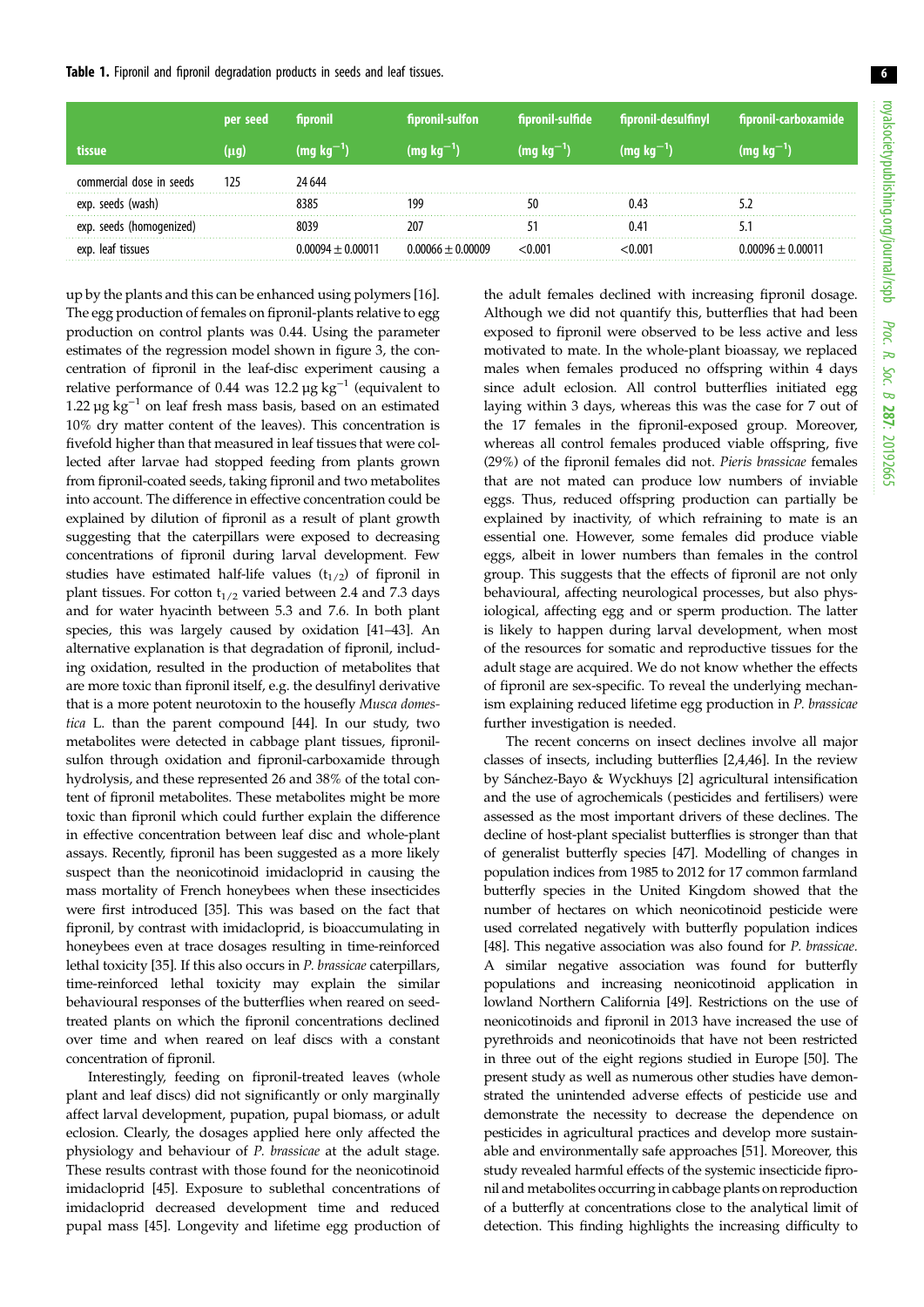royalsocietypublishing.org/journal/rspb royalsocietypublishing.org/journal/rspb Proc. R. Soc. $\sigma$ 287: 20192665

7

<span id="page-7-0"></span>pinpoint neurotoxic insecticides as the causal agent of harmful effects on non-target organisms.

Data accessibility. Data available from the Dryad Digital Repository: <https://doi.org/10.5061/dryad.7pvmcvdpr> [[52](#page-8-0)]. Supporting data are accessible in electronic supplementary material, table S1 and figure S1. Authors' contributions. R.G., M.W., and J.L. conceived the study, R.G. and J.L. conducted the experiments. R.G. analysed the data. R.G. and

# **References**

- 1. Hallmann CA et al. 2017 More than 75 percent decline over 27 years in total flying insect biomass in protected areas. PLoS ONE 12, e0185809. ([doi:10.](http://dx.doi.org/10.1371/journal.pone.0185809) [1371/journal.pone.0185809\)](http://dx.doi.org/10.1371/journal.pone.0185809)
- 2. Sánchez-Bayo F, Wyckhuys KAG. 2019 Worldwide decline of the entomofauna: a review of its drivers. Biol. Conserv. 232, 8–27. ([doi:10.1016/j.biocon.](http://dx.doi.org/10.1016/j.biocon.2019.01.020) [2019.01.020\)](http://dx.doi.org/10.1016/j.biocon.2019.01.020)
- 3. Powney GD, Carvell C, Edwards M, Morris RK, Roy HE, Woodcock BA, Isaac NJ. 2019 Widespread losses of pollinating insects in Britain. Nat. Commun. 10, 1018. ([doi:10.1038/s41467-019-08974-9](http://dx.doi.org/10.1038/s41467-019-08974-9))
- 4. van Strien AJ, van Swaay CAM, van Strien-van Liempt WTFH, Poot MJM, WallisDeVries MF. 2019 Over a century of data reveal more than 80% decline in butterflies in the Netherlands. Biol. Conserv. 234, 116–122. ([doi:10.1016/j.biocon.2019.03.023\)](http://dx.doi.org/10.1016/j.biocon.2019.03.023)
- 5. Bowler DE, Heldbjerg H, Fox AD, de Jong M, Böhning-Gaese K. 2019 Long-term declines of European insectivorous bird populations and potential causes. Conserv. Biol. 33, 1120–1130. [\(doi:10.1111/cobi.13307\)](http://dx.doi.org/10.1111/cobi.13307)
- 6. Lister BC, Garcia A. 2018 Climate-driven declines in arthropod abundance restructure a rainforest food web. Proc. Natl Acad. Sci. USA 115, E10 397–E10 406. [\(doi:10.1073/pnas.1722477115](http://dx.doi.org/10.1073/pnas.1722477115))
- 7. Habel JC, Ulrich W, Biburger N, Seibold S, Schmitt T. 2019 Agricultural intensification drives butterfly decline. Insect Conserv. Diver. 12, 289–295. ([doi:10.](http://dx.doi.org/10.1111/icad.12343) [1111/icad.12343\)](http://dx.doi.org/10.1111/icad.12343)
- 8. Kleijn D, Rundlöf M, Scheper J, Smith HG, Tscharntke T. 2011 Does conservation on farmland contribute to halting the biodiversity decline? Trends Ecol. Evol. 26, 474–481. ([doi:10.1016/j.tree.](http://dx.doi.org/10.1016/j.tree.2011.05.009) [2011.05.009\)](http://dx.doi.org/10.1016/j.tree.2011.05.009)
- 9. Tscharntke T et al. 2012 Landscape moderation of biodiversity patterns and processes - eight hypotheses. Biol. Rev. 87, 661–685. [\(doi:10.1111/j.](http://dx.doi.org/10.1111/j.1469-185X.2011.00216.x) [1469-185X.2011.00216.x](http://dx.doi.org/10.1111/j.1469-185X.2011.00216.x))
- 10. WallisDeVries MF, Bobbink R. 2017 Nitrogen deposition impacts on biodiversity in terrestrial ecosystems: mechanisms and perspectives for restoration. Biol. Conserv. 212, 387–389. [\(doi:10.](http://dx.doi.org/10.1016/j.biocon.2017.01.017) [1016/j.biocon.2017.01.017\)](http://dx.doi.org/10.1016/j.biocon.2017.01.017)
- 11. Habel JC, Schmitt T. 2018 Vanishing of the common species: empty habitats and the role of genetic diversity. Biol. Conserv. 218, 211–216. ([doi:10.1016/](http://dx.doi.org/10.1016/j.biocon.2017.12.018) [j.biocon.2017.12.018\)](http://dx.doi.org/10.1016/j.biocon.2017.12.018)
- 12. Bonari G et al. 2017 Management of semi-natural grasslands benefiting both plant and insect diversity: the importance of heterogeneity and

tradition. Agr. Ecosyst. Environ. 246, 243–252. [\(doi:10.1016/j.agee.2017.06.010\)](http://dx.doi.org/10.1016/j.agee.2017.06.010)

- 13. Pisa LW et al. 2015 Effects of neonicotinoids and fipronil on non-target invertebrates. Environ. Sci. Pollut. Res. 22, 68–102. [\(doi:10.1007/s11356-014-](http://dx.doi.org/10.1007/s11356-014-3471-x) [3471-x\)](http://dx.doi.org/10.1007/s11356-014-3471-x)
- 14. Gibbons D, Morrissey C, Mineau P. 2015 A review of the direct and indirect effects of neonicotinoids and fipronil on vertebrate wildlife. Environ. Sci. Pollut. Res. 22, 103–118. [\(doi:10.1007/s11356-014-3180-5\)](http://dx.doi.org/10.1007/s11356-014-3180-5)
- 15. Pisa L et al. 2017 An update of the worldwide integrated assessment (WIA) on systemic insecticides. Part 2: impacts on organisms and ecosystems. Environ. Sci. Pollut. Res. [https://doi.org/](https://doi.org/10.1007/s11356-017-0341-3) [10.1007/s11356-017-0341-3.](https://doi.org/10.1007/s11356-017-0341-3) ([doi:10.1007/s11356-](http://dx.doi.org/10.1007/s11356-017-0341-3) [017-0341-3\)](http://dx.doi.org/10.1007/s11356-017-0341-3)
- 16. Simon-Delso N et al. 2015 Systemic insecticides (neonicotinoids and fipronil): trends, uses, mode of action and metabolites. Environ. Sci. Pollut. Res. 22, 5–34. [\(doi:10.1007/s11356-014-3470-y](http://dx.doi.org/10.1007/s11356-014-3470-y))
- 17. Wood TJ, Goulson D. 2017 The environmental risks of neonicotinoid pesticides: a review of the evidence post 2013. Environ. Sci. Pollut. Res. 24, 17 285– 17 325. [\(doi:10.1007/s11356-017-9240-x](http://dx.doi.org/10.1007/s11356-017-9240-x))
- 18. Bonmatin J-M et al. 2015 Environmental fate and exposure; neonicotinoids and fipronil. Environ. Sci. Pollut. Res. 22, 35–67. ([doi:10.1007/s11356-014-](http://dx.doi.org/10.1007/s11356-014-3332-7) [3332-7](http://dx.doi.org/10.1007/s11356-014-3332-7))
- 19. Botías C, David A, Hill EM, Goulson D. 2016 Contamination of wild plants near neonicotinoid seed-treated crops, and implications for non-target insects. Sci. Total Environ. 566–567, 269–278. [\(doi:10.1016/j.scitotenv.2016.05.065\)](http://dx.doi.org/10.1016/j.scitotenv.2016.05.065)
- 20. Gant DB, Chalmers AE, Wolff MA, Hoffman HB, Bushey DF. 1998 Fipronil: action at the GABA receptor. Rev. Toxicol. 2, 147–156.
- 21. Brown LA, Ihara M, Buckingham SD, Matsuda K, Sattelle DB. 2006 Neonicotinoid insecticides display partial and super agonist actions on native insect nicotinic acetylcholine receptors. J. Neurochem. 99, 608–615. [\(doi:10.1111/j.1471-](http://dx.doi.org/10.1111/j.1471-4159.2006.04084.x) [4159.2006.04084.x\)](http://dx.doi.org/10.1111/j.1471-4159.2006.04084.x)
- 22. Matsuda K, Kanaoka S, Akamatsu M, Sattelle DB. 2009 Diverse actions and target-site selectivity of neonicotinoids: structural insights. Mol. Pharmacol. 76, 1–10. ([doi:10.1124/mol.109.055186](http://dx.doi.org/10.1124/mol.109.055186))
- 23. Goulson D. 2013 An overview of the environmental risks posed by neonicotinoid insecticides. J. Appl. Ecol. 50, 977–987. ([doi:10.1111/1365-2664.12111](http://dx.doi.org/10.1111/1365-2664.12111))
- 24. Straub L et al. 2016 Neonicotinoid insecticides can serve as inadvertent insect contraceptives.

Proc. R. Soc. B 283, 20160506. ([doi:10.1098/rspb.](http://dx.doi.org/10.1098/rspb.2016.0506) [2016.0506](http://dx.doi.org/10.1098/rspb.2016.0506))

- 25. Rundlöf M et al. 2015 Seed coating with a neonicotinoid insecticide negatively affects wild bees. Nature 521, 77–80. [\(doi:10.1038/nature14420](http://dx.doi.org/10.1038/nature14420))
- 26. Whitehorn PR, Cook N, Blackburn CV, Gill SM, Green J, Shuker DM. 2015 Sex allocation theory reveals a hidden cost of neonicotinoid exposure in a parasitoid wasp. Proc. R. Soc. B 282, 20150389. ([doi:10.1098/rspb.2015.0389\)](http://dx.doi.org/10.1098/rspb.2015.0389)
- 27. Blanken LJ, van Langevelde F, van Dooremalen C. 2015 Interaction between Varroa destructor and imidacloprid reduces flight capacity of honeybees. Proc. R. Soc. B 282, 20151738. ([doi:10.1098/rspb.](http://dx.doi.org/10.1098/rspb.2015.1738) [2015.1738](http://dx.doi.org/10.1098/rspb.2015.1738))
- 28. Stanley DA, Garratt MPD, Wickens JB, Wickens VJ, Potts SG, Raine NE. 2015 Neonicotinoid pesticide exposure impairs crop pollination services provided by bumblebees. Nature 528, 548–550. [\(doi:10.](http://dx.doi.org/10.1038/nature16167) [1038/nature16167](http://dx.doi.org/10.1038/nature16167))
- 29. Tsvetkov N, Samson-Robert O, Sood K, Patel HS, Malena DA, Gajiwala PH, Maciukiewicz P, Fournier V, Zayed A. 2017 Chronic exposure to neonicotinoids reduces honey bee health near corn crops. Science 356, 1395–1397. [\(doi:10.1126/science.aam7470\)](http://dx.doi.org/10.1126/science.aam7470)
- 30. Wu-Smart J, Spivak M. 2016 Sub-lethal effects of dietary neonicotinoid insecticide exposure on honey bee queen fecundity and colony development. Sci. Rep. 6, 32108. [\(doi:10.1038/srep32108](http://dx.doi.org/10.1038/srep32108))
- 31. Di Prisco G, Cavaliere V, Annoscia D, Varricchio P, Caprio E, Nazzi F, Gargiulo G, Pennacchio F. 2013 Neonicotinoid clothianidin adversely affects insect immunity and promotes replication of a viral pathogen in honey bees. Proc. Natl Acad. Sci. USA 110, 18 466–18 471. ([doi:10.1073/pnas.](http://dx.doi.org/10.1073/pnas.1314923110) [1314923110](http://dx.doi.org/10.1073/pnas.1314923110))
- 32. Sgolastra F et al. 2017 Synergistic mortality between a neonicotinoid insecticide and an ergosterol-biosynthesis-inhibiting fungicide in three bee species. Pest Manage. Sci. 73, 1236-1243. ([doi:10.1002/ps.4449\)](http://dx.doi.org/10.1002/ps.4449)
- 33. European Commission. 2013 Commission Implementing Regulation (EU) No 781/2013. Official J. Eur. Union 219, 22–25. See [https://eur-lex.](https://eur-lex.europa.eu/LexUriServ/LexUriServ.do?uri=OJ:L:2013:219:0022:0025:EN:PDF) [europa.eu/LexUriServ/LexUriServ.do?uri=OJ:](https://eur-lex.europa.eu/LexUriServ/LexUriServ.do?uri=OJ:L:2013:219:0022:0025:EN:PDF) [L:2013:219:0022: 0025:EN:PDF.](https://eur-lex.europa.eu/LexUriServ/LexUriServ.do?uri=OJ:L:2013:219:0022:0025:EN:PDF)
- 34. Euorpean Commission. 2013 Commission Implementing Regulation (EU) No 485/2013. Official J. Eur. Union 139, 12–26. See [https://eur-lex.](https://eur-lex.europa.eu/LexUriServ/LexUriServ.do?uri=OJ:L:2013:139:0012:0026:EN:PDF) [europa.eu/LexUriServ/LexUriServ.do?uri=OJ:](https://eur-lex.europa.eu/LexUriServ/LexUriServ.do?uri=OJ:L:2013:139:0012:0026:EN:PDF) [L:2013:139:0012: 0026:EN:PDF.](https://eur-lex.europa.eu/LexUriServ/LexUriServ.do?uri=OJ:L:2013:139:0012:0026:EN:PDF)

M.W. wrote drafts of the manuscript, which were edited further in collaborative work involving all authors.

Competing interests. We declare we have no competing interests.

Funding. We received no funding for this study.

Acknowledgements. We thank Theo de Rijk and Loes van Vliet of Wageningen Food Safety Research for performing the chemical analysis.